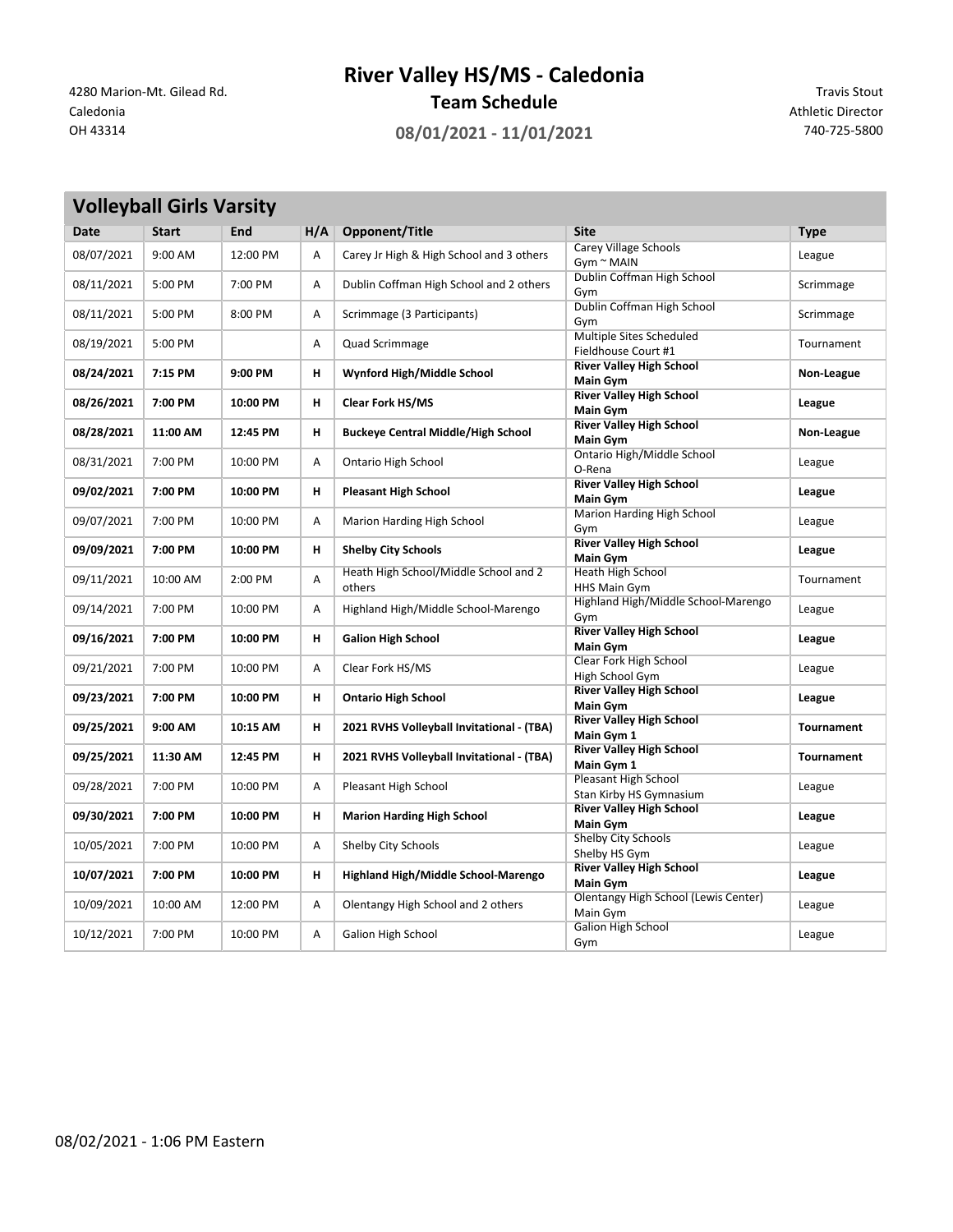## **River Valley HS/MS - Caledonia**

**Team Schedule** 4280 Marion-Mt. Gilead Rd. Travis Stout<br>Caledonia **Team Schedule** Athletic Director

OH 43314 **08/01/2021 - 11/01/2021** 740-725-5800

Athletic Director

|  |  | Volleyball Girls Junior Varsity |
|--|--|---------------------------------|
|--|--|---------------------------------|

| <b>Date</b> | <b>Start</b> | <b>End</b> | H/A | Opponent/Title                            | <b>Site</b>                                        | <b>Type</b> |
|-------------|--------------|------------|-----|-------------------------------------------|----------------------------------------------------|-------------|
| 08/19/2021  | 5:00 PM      |            | Α   | Quad Scrimmage                            | Multiple Sites Scheduled<br>Fieldhouse Court #3    | Tournament  |
| 08/24/2021  | 6:00 PM      | 7:15 PM    | н   | Wynford High/Middle School                | <b>River Valley High School</b><br><b>Main Gym</b> | Non-League  |
| 08/26/2021  | 6:00 PM      | 7:00 PM    | н   | <b>Clear Fork HS/MS</b>                   | <b>River Valley High School</b><br><b>Main Gym</b> | League      |
| 08/28/2021  | 10:00 AM     | 11:00 AM   | н   | <b>Buckeye Central Middle/High School</b> | <b>River Valley High School</b><br><b>Main Gym</b> | Non-League  |
| 08/31/2021  | 6:00 PM      | 7:00 PM    | Α   | Ontario High School                       | Ontario High/Middle School<br>O-Rena               | League      |
| 09/02/2021  | 6:00 PM      | 7:00 PM    | н   | <b>Pleasant High School</b>               | <b>River Valley High School</b><br><b>Main Gym</b> | League      |
| 09/07/2021  | 6:00 PM      | 7:00 PM    | Α   | Marion Harding High School                | Marion Harding High School<br>Gym                  | League      |
| 09/09/2021  | 6:00 PM      | 7:00 PM    | н   | <b>Shelby City Schools</b>                | <b>River Valley High School</b><br><b>Main Gym</b> | League      |
| 09/14/2021  | 6:00 PM      | 7:00 PM    | Α   | Highland High/Middle School-Marengo       | Highland High/Middle School-Marengo<br>Gym         | League      |
| 09/16/2021  | 6:00 PM      | 7:00 PM    | н   | <b>Galion High School</b>                 | <b>River Valley High School</b><br><b>Main Gym</b> | League      |
| 09/21/2021  | 6:00 PM      | 7:00 PM    | Α   | Clear Fork HS/MS                          | Clear Fork High School<br>High School Gym          | League      |
| 09/23/2021  | 6:00 PM      | 7:00 PM    | н   | <b>Ontario High School</b>                | <b>River Valley High School</b><br><b>Main Gym</b> | League      |
| 09/28/2021  | 6:00 PM      | 7:00 PM    | Α   | Pleasant High School                      | Pleasant High School<br>Stan Kirby HS Gymnasium    | League      |
| 09/30/2021  | 6:00 PM      | 7:00 PM    | н   | <b>Marion Harding High School</b>         | <b>River Valley High School</b><br><b>Main Gym</b> | League      |
| 10/05/2021  | 6:00 PM      | 7:00 PM    | Α   | Shelby City Schools                       | Shelby City Schools<br>Shelby HS Gym               | League      |
| 10/07/2021  | 6:00 PM      | 7:00 PM    | н   | Highland High/Middle School-Marengo       | <b>River Valley High School</b><br><b>Main Gym</b> | League      |
| 10/12/2021  | 6:00 PM      | 7:00 PM    | Α   | <b>Galion High School</b>                 | Galion High School<br>Gym                          | League      |